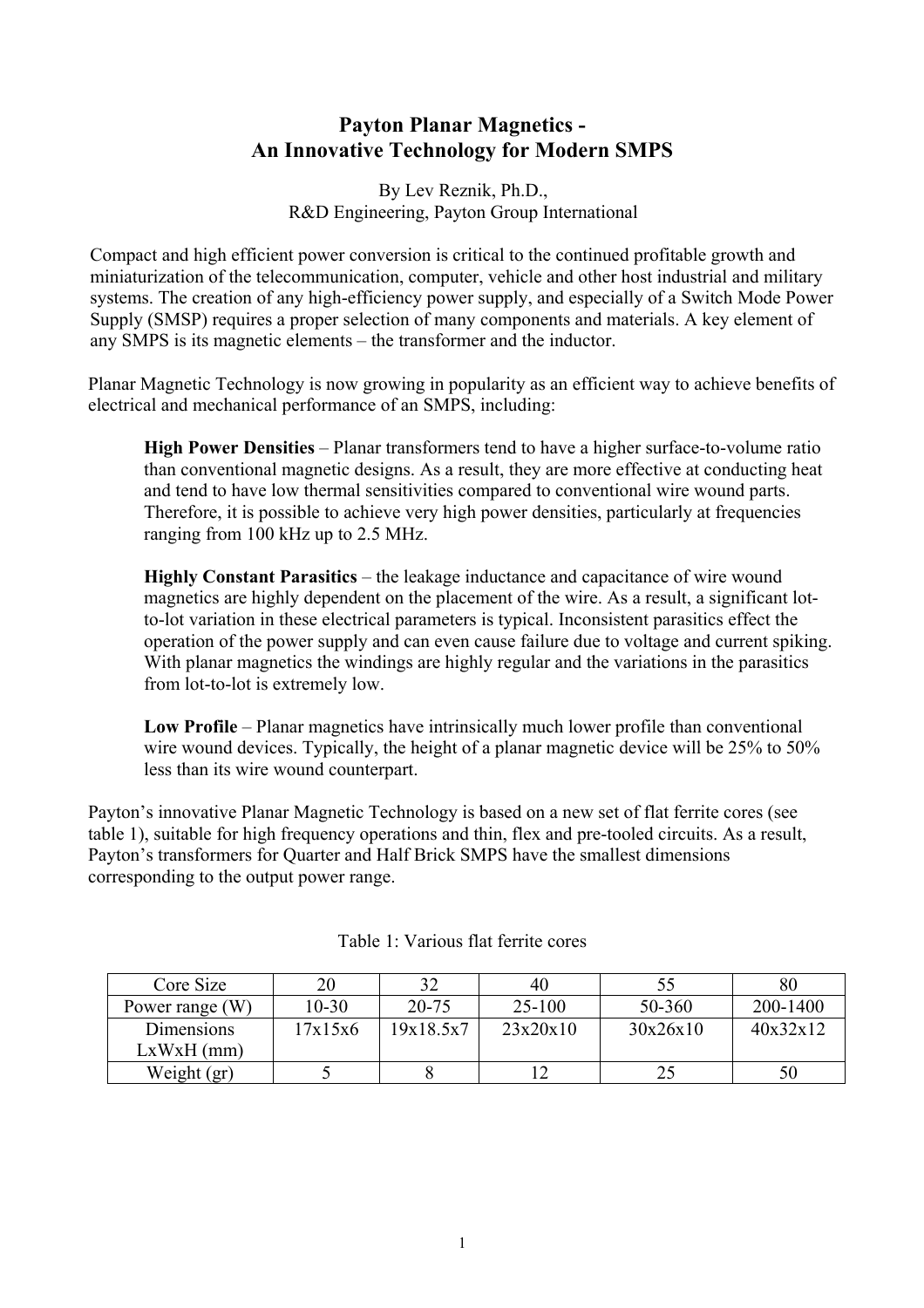

Picture 1: Transformers of Various core sizes: 20, 32, 40, 55 and 80 (left to right).

## **Welding and Induction Heating Applications**

Planar transformers are the ideal for welding and industrial heating applications. It is well known that welding SMPS are generating extremely high output current. The number of the secondary turns in most of the cases is only a few. Therefore, a flat planar winding which is the best for high currents has all the advantages and should be used in welding applications. Developing welding SMPS using planar magnetics can dramatically reduce its size, weight and cost. The planar transformer is also the preferred option for induction heating applications. It is now possible to imagine a 20 kW induction heating transformer for a 200 kHz resonant SMPS with dimensions as  $LxWxH = 142x90x40mm$ .

## **Reducing Output Inductor Size**

A newly patented Pre-Magnetized Ferrite Technology introduced a new approach in designing of DC planar chokes (see Picture 2), providing:

 Double inductance with the same current, or Double current with the same inductance. Up to four times decrease of the power losses, or 30%-40% smaller footprint with the same DC current and inductance.



Picture 2: A pre-magnetizing choke of 0.33 µΗ\40 Adc (left), compared to a regular choke of 0.4µΗ\40Adc (right).